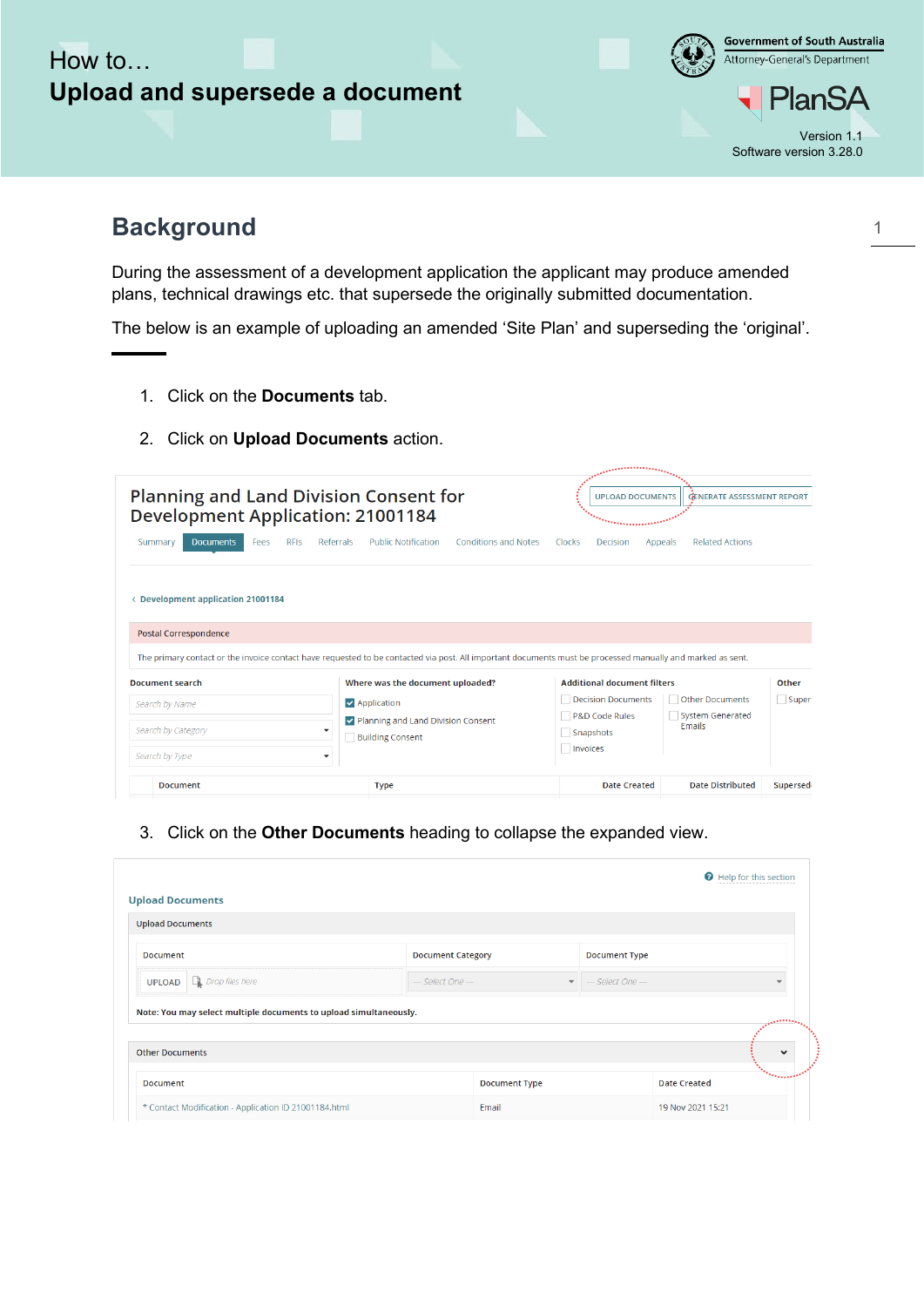

- 4. Click on **Upload** within the **Upload Documents** screen.
- 5. Navigate to the folder location the 'site plan' is saved within and then drag-and-drop the file into the '*Drop file here'* field.
- 6. Close 'X' the **Open** window.

|                                                                                                                                                                                                                                                                                                                                                                                                                                                                                                    | <b>C</b> Open                                                               |                                  | $\times$                                       |
|----------------------------------------------------------------------------------------------------------------------------------------------------------------------------------------------------------------------------------------------------------------------------------------------------------------------------------------------------------------------------------------------------------------------------------------------------------------------------------------------------|-----------------------------------------------------------------------------|----------------------------------|------------------------------------------------|
| <b>Upload Documents</b>                                                                                                                                                                                                                                                                                                                                                                                                                                                                            | <b>EXAMPLE ON STREET S</b><br>$\leftarrow$ $\rightarrow$<br>$\vee$ $\wedge$ |                                  | $O$ Search DAP Submission<br>Ö<br>$\checkmark$ |
| <b>Other Documents</b>                                                                                                                                                                                                                                                                                                                                                                                                                                                                             | Organize $\blacktriangledown$<br>New folder                                 |                                  | 旧 ▼<br>$\blacksquare$                          |
|                                                                                                                                                                                                                                                                                                                                                                                                                                                                                                    | <b>Cuick access</b>                                                         | $\overline{\phantom{a}}$<br>Name | Date modified<br>Type                          |
|                                                                                                                                                                                                                                                                                                                                                                                                                                                                                                    | Documents                                                                   | Site Plan                        | 2/09/2019 12:22 PM Microsoft Word D.           |
| <b>Upload Documents</b>                                                                                                                                                                                                                                                                                                                                                                                                                                                                            | Downloads                                                                   |                                  |                                                |
| $\frac{1}{2} \left( \frac{1}{2} \right) \left( \frac{1}{2} \right) \left( \frac{1}{2} \right) \left( \frac{1}{2} \right) \left( \frac{1}{2} \right) \left( \frac{1}{2} \right) \left( \frac{1}{2} \right) \left( \frac{1}{2} \right) \left( \frac{1}{2} \right) \left( \frac{1}{2} \right) \left( \frac{1}{2} \right) \left( \frac{1}{2} \right) \left( \frac{1}{2} \right) \left( \frac{1}{2} \right) \left( \frac{1}{2} \right) \left( \frac{1}{2} \right) \left( \frac$<br><b>Document</b><br>. | <b>Pictures</b>                                                             | À                                |                                                |
| <b>UPLOAD</b> $\Box$ <i>Drop files here</i>                                                                                                                                                                                                                                                                                                                                                                                                                                                        |                                                                             | $\vee$ <                         |                                                |
| $+$ Copy                                                                                                                                                                                                                                                                                                                                                                                                                                                                                           | File name: Site Plan<br>$- - - -$                                           |                                  | <b>All Files</b><br>$\vee$<br>$\checkmark$     |
| Note: You may select multiple documents to upload simu                                                                                                                                                                                                                                                                                                                                                                                                                                             |                                                                             |                                  | Cancel<br>Open                                 |

- 7. Categorise the document choosing the suitable document category 'e.g. Plans' and suitable document type 'e.g. Floor Plans'.
- 8. Click **Save Changes** to complete the action.

| Document                                                          | <b>Document Category</b>             | <b>Document type</b> |  |
|-------------------------------------------------------------------|--------------------------------------|----------------------|--|
| <b>Site Plan</b><br>DOCX - 200.38 KB                              | Plans<br>$\overline{\phantom{a}}$    | <b>Floor Plans</b>   |  |
| <b>UPLOAD</b> $\Box$ <i>Drop files here</i>                       | $-$ Select One $-$<br>$\mathbf{v}$ . | $=$ Select One $=$   |  |
| Note: You may select multiple documents to upload simultaneously. |                                      |                      |  |

|  | $\cdots$ |  |
|--|----------|--|

**SAVE CHANGES** 

9. Click on the **Search by Type** filter and select the applicable document type, e.g. 'Floor plans' to show only documents matching the selected type.

| <b>Document search</b> |             | Where was the document uploaded?                              | <b>Additional document filters</b> |                                   |            | Other                       |      |
|------------------------|-------------|---------------------------------------------------------------|------------------------------------|-----------------------------------|------------|-----------------------------|------|
| Search by Name         | Application |                                                               | Decision Documents                 | Other Documents                   |            | Superseded                  |      |
| Search by Category     |             | Planning and Land Division Consent<br><b>Building Consent</b> | P&D Code Rules<br>Snapshots        | System Generated<br><b>Emails</b> |            |                             |      |
| Search by Type         |             |                                                               | Invoices                           |                                   |            |                             |      |
| Q floor<br>o           |             |                                                               |                                    |                                   |            |                             |      |
|                        |             | <b>Type</b>                                                   | <b>Date Created</b>                | <b>Date Distributed</b>           | Superseded | <b>Visible to Applicant</b> | Edit |
| $\vee$ Floor Plans     |             | <b>Floor Plans</b>                                            | 19 Nov 2021 15:45                  |                                   |            |                             |      |